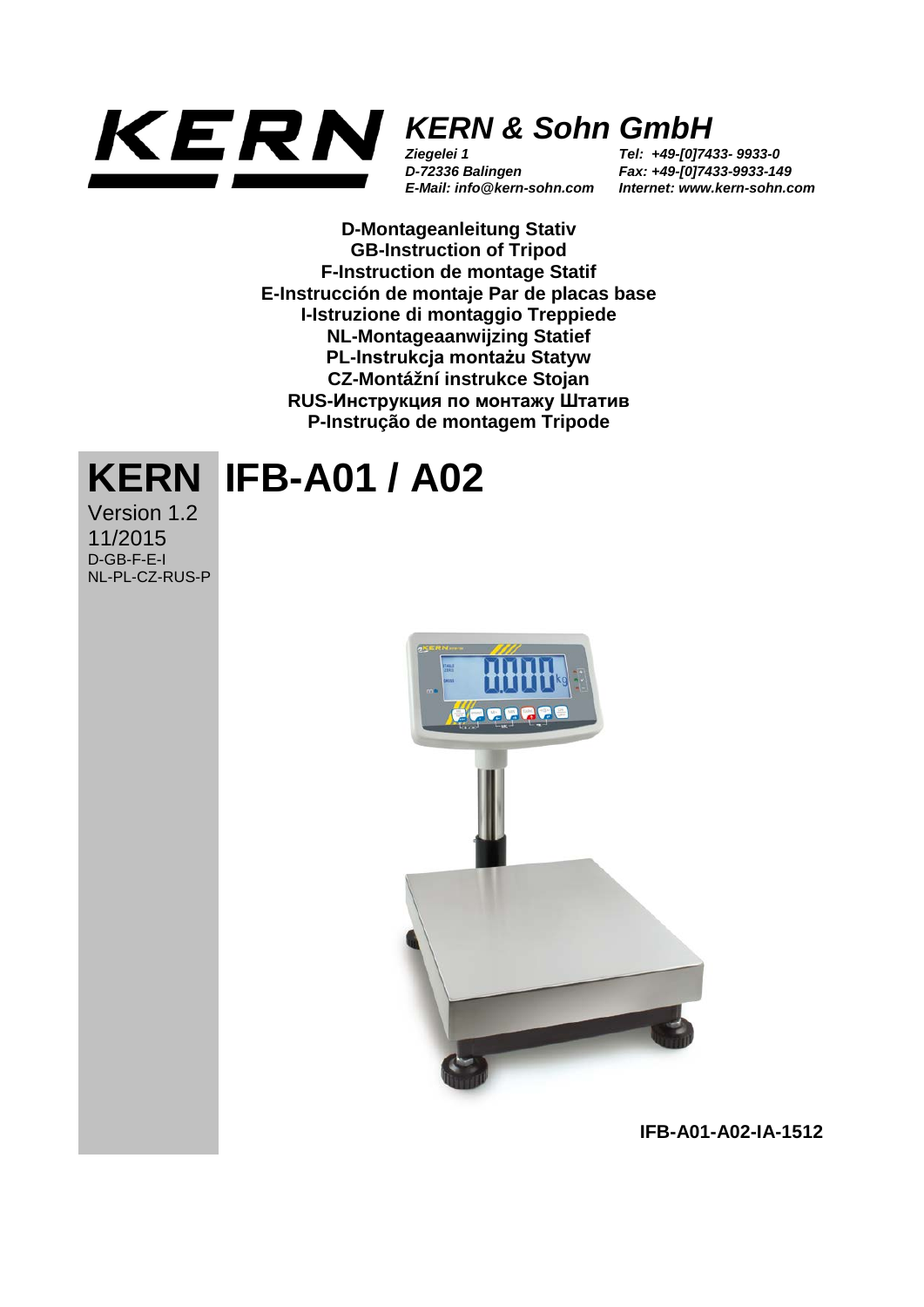|              |                    | IFB-A01 | IFB-A02 |
|--------------|--------------------|---------|---------|
|              |                    | (mm)    | (mm)    |
| D            | Stativhöhe         |         |         |
|              |                    |         |         |
| <b>GB</b>    | Stand height       |         |         |
|              |                    |         |         |
| F            | Hauteur            |         |         |
|              |                    |         |         |
| E            | Altura del soporte |         |         |
|              |                    |         |         |
|              | Altezza stativo    | 330     | 610     |
|              |                    |         |         |
| <b>NL</b>    | Statiefhoogte      |         |         |
|              |                    |         |         |
| <b>PL</b>    | Wysokość statywu   |         |         |
|              |                    |         |         |
| CZ           | Výška stativu      |         |         |
|              |                    |         |         |
| $\mathsf{P}$ | Altura da coluna   |         |         |

|           |                                   | <b>IFB-A01</b>  | IFB-A02         |
|-----------|-----------------------------------|-----------------|-----------------|
|           |                                   | (mm)            | (mm)            |
| D         | für Plattformgrößen               |                 |                 |
|           |                                   |                 |                 |
| <b>GB</b> | for platform sizes                |                 |                 |
|           |                                   |                 |                 |
| F         | pour les tailles de<br>plateforme |                 |                 |
|           |                                   |                 |                 |
| E         | para tamaños de<br>plataforma     | 300 x 240 x 80  |                 |
|           |                                   |                 |                 |
| ı         | per dimensioni di                 | 400 x 300 x 100 | 500 x 400 x 100 |
|           | piattaforma                       | 500 x 400 x 100 | 650 x 500 x 120 |
|           |                                   | 650 x 500 x 120 |                 |
| <b>NL</b> | voor platformgrootten             |                 |                 |
|           |                                   |                 |                 |
| <b>PL</b> | dla wymiarów pomostu              |                 |                 |
|           |                                   |                 |                 |
| CZ        | pro velikosti platforem           |                 |                 |
|           |                                   |                 |                 |
| P         | para tamanhos de                  |                 |                 |
|           | plataforma                        |                 |                 |